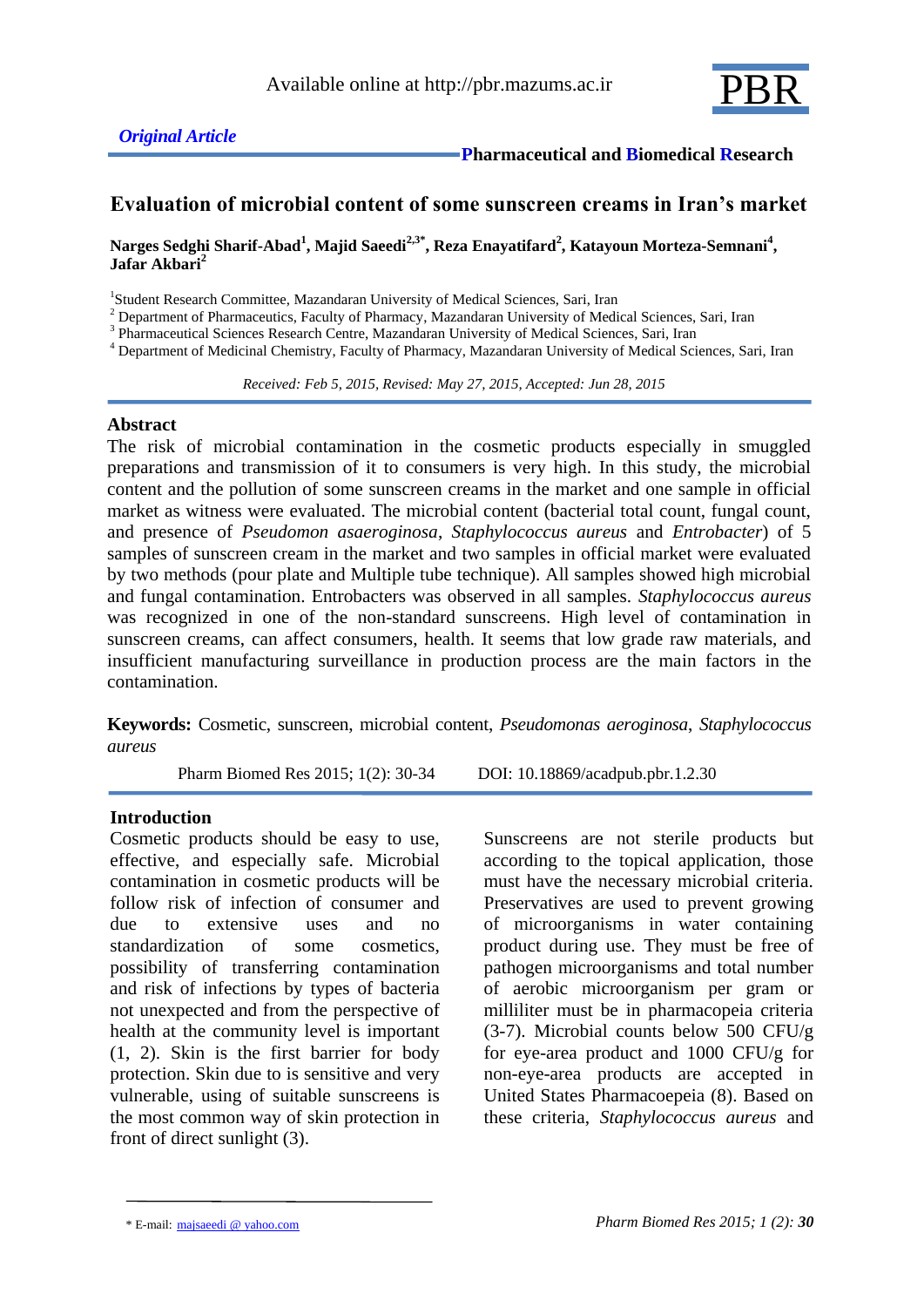*Pseudomonas aeroginosa* should not be observed in these products (9).

The cosmetic products may be spoiled in two ways: in manufacturing process or by during consumer use (8). Raw materials and manufacturing apparatus are the main sources for microbial contaminantion. This contamination might be causes changes in the composition, odor, or color of the products (8, 10).

Contamination of cosmetic products directly may affects on human health as a result of the formation of metabolites microbial harmful and spoilage of products (3). Legislation and introduction of GMP (Good Manufacturing Practice) has improved the microbiological standards, but a contaminated cosmetic product has serious consequences for the consumers (8). By use of water and raw material with suitable quality, GMP leads to preparation of products with lower microbial contamination. The suitable storage and the use of noninvasive packages (such as tubes, pumps or narrow orifice containers) causes of reducing contamination levels during storage and using products remains (11). The inclusion of essential minerals, growth factors, moisture content and acidity provides favorable environment for microbial growth (12).

Only a few studies have been done on the microbial quality of sunscreens and there are very limited data available in Iran. The present study was performed to determine the microbial quality of sunscreens products (illegal and non-ilegal products) available in Iran market.

## **Materials and methods**

In this study, the microbial content of seven sunscreen creams (five foreign creams from informal and non-standard market and two creams as control from Iranian products which are presented drugstore) was evaluated.

All of the samples were analyzed to detect the presence of total bacterial and fungal count (yeast and mold). The presence of *Staphylococcus aureus*, *Pseudomonas aeroginosa*, and Enterobacters were investigated based on United States Pharmacopeia (13). The surface of three sample containers from each cream were swabbed and disinfected by 70% (v/v) ethanol before opening. For tubed products a large sample was extruded into a sterile plate and mixed thoroughly with a sterile spatula. Samples were opened and weighed under the laminar air flow with aseptic conditions. To determine the microbial content of the samples and ensure the absence of antimicrobial effect of potential products and the possibility of microorganisms growth, preliminary experiment with inoculation of *Staphylococcus aureus* (PTCC 1112) and *Pseudomonas aeroginosa* (PTCC 1074) were performed on all samples.

Lack of growth of inoculated microorganisms on the plates, showed the action of preservative and was proved necessityof the use of 3% Tween 80 and 0.5% lecithin for neutralization of preservative effect. Pour plate and multipletube methods were used for total microbial counts. In the Plate Method, one gram was aseptically taken from each product and placed into a 9-ml sterile normal saline solution as diluents with 3% Tween 80 and 0.5% lecithin thus giving a  $10^{-1}$  dilution. Bacterial challenge levels and yeast and mold were  $10^4$  CFU/g of products.

One milliliter of above suspension was transferred into two sterile plates, under aseptic conditions. For aerobic bacterial colony counts, 20 milliliter of sterile Soybean Casein Digest Agar (SCDA) (Merck Co, Germany) was added at 45 °C to each plate aseptically.The plates were rotated to completely disperse and then incubated at 35 °C for 24-48 h. Sabouraud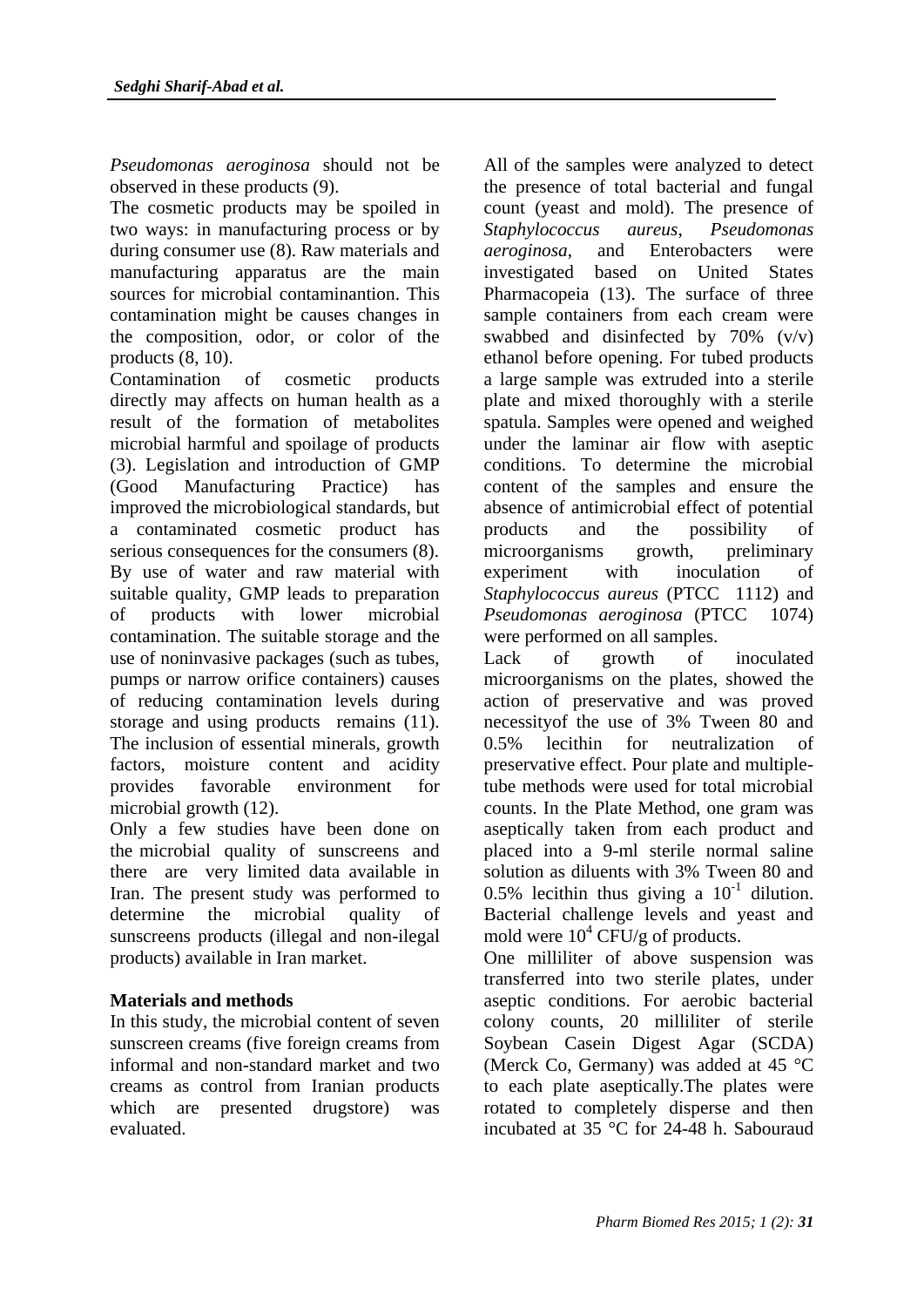Dextrose Agar (SDA) (Merck Co, Germany) was used for yeast and mold cultivation, and incubated at 25 °C for 5-7 days. After incubation, the number of colonies was recorded for each plate.

In the multiple-tubes method, one gram was aseptically taken from each product and placed into a 9-mL sterile normal saline solution as diluents with 3% Tween 80 and 0.5% lecithin. One milliliter of this suspension was transferred into tubes containing Soybean Casein Digest Broth (SCDB) (Merck Co, Germany) according to the method, aseptically and then were incubated at 35 °C for 48 h than tubes with no growth were reported negative for the presence of microorganisms.

For detecting prohibited microorganisms according to the USP, one gram was taken from each product under condition aseptic and placed into a 10-ml sterile normal saline solution as diluent with 3% Tween 80 and 0.5% lecitin and was mixed well and tubes were incubated at 35°C for 48 h. After incubation, tubes with no growth were reported negative for the presence of Staphylococcus aureus, Pseudomonas aeroginosa and Enterobacters, then a loop of medium with positive growth was transferred to Mannitol-salt Agar (Merck Co, Germany) medium for Staphylococcus aureus detection. This process was performed to Cetrimide Agar and Mac. conkey agar (Merck Co, Germany) for Pseudomonas aeroginosa and Entrobacter detection respectively. After incubation at 35 °C for 48 h, the plates were checked. In the case of growth on these selective mediums, the sample was reported positive for the presence of related microorganism.

## **Results**

The results of the plate method showed that microbial count in 60% (3 creams) of the non-standard samples and all of control samples contamination was more than

 $10^4$ CFU/g (Table 1). The results of total count of all samples based on multiple tube method showed that all of samples were outside the standard range (contamination > $10^3$ CFU.g<sup>-1</sup>or mL<sup>-1</sup>).

Fungal (yeast and mold) contamination was observed in all of sunscreens and total count was more than  $10^3$  CFU.g<sup>-1</sup> or mL<sup>-1</sup>. Enterobacter contamination was observed in all samples and in 14.29% (1 of 7 creams) of cases but Staphylococcus aureus contamination was seen only in one of the non-standard sunscreen cream. *Pseudomonas aeroginosa* was not observed in these preparations.

## **Discussion**

Hygienic characteristics of creams and other cosmetic products to provide the consumer with regard to the standards defined in each country should be at an acceptable level. Condition of manufacturing, GMP observation and antimicrobial preservative are the main factors in microbial contamination and level of hygienic state of cosmetics and toiletries, according to criteria of National Institute of Standards (14). Other researches proved that one of the main recall reasons is microbial contamination of cosmetic products (3-5).

Non-compliance with hygiene issues in the manufacturing processes of product and hygienic products with packaging nonstandard and inadequate can provide easily background of microbial contamination of product. *Staphylococcus aureus* was one of pathogenic bacteria isolated in this study that according to the USP should not be seen in topical preparations. It is from the most factors important skin pathogens that can gain antibiotic resistance genes through chromosomal and non-chromosomal multiple ways and causing is irreparable effects on consumers (14).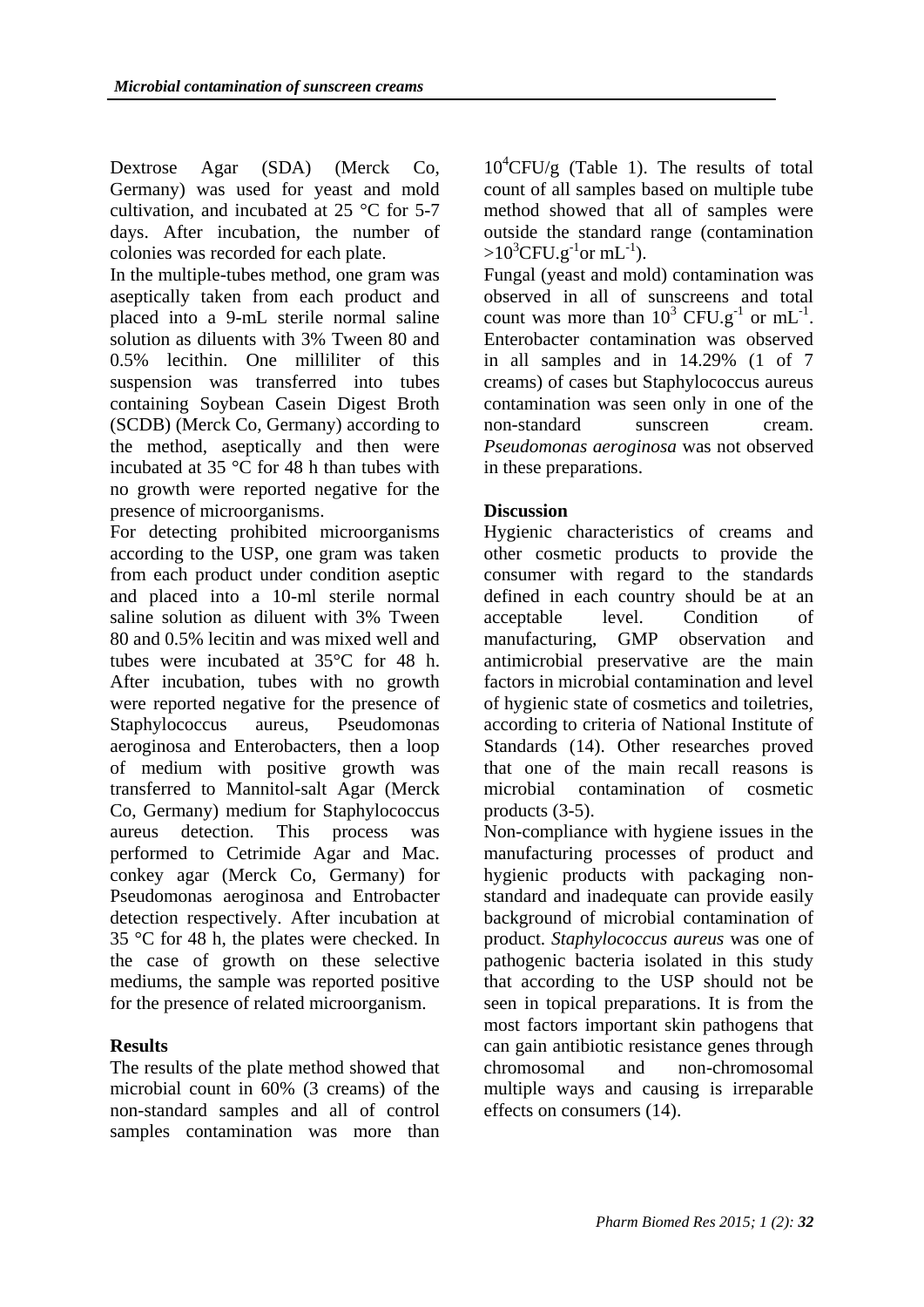| Sunscreen  | Total bacterial count |               | Total               |                         |
|------------|-----------------------|---------------|---------------------|-------------------------|
| cream code | Plate method          | Multiple-tube | yeast and mold      | Isolated microorganisms |
|            | (CFU/g)               | method        | counts (CFU/g)      |                         |
| Sample 1   | $1\times10^2$         | >1100         | $3\times10^4$       | Enterobacter            |
| Sample 2   | $6\times10^2$         | >1100         | $3\times10^3$       | Enterobacter            |
| Sample 3   | $1\times10^5$         | >1100         | $6\times10^4$       | Enterobacter,           |
|            |                       |               |                     | Staphylococcus aureus   |
| Sample 4   | $2\times10^4$         | >1100         | $1\times10^4$       | Enterobacter            |
| Sample 5   | $4\times10^4$         | >1100         | $1\times10^4$       | Enterobacter            |
| Control 1  | $6\times10^5$         | >1100         | $6.4 \times 10^{5}$ | Enterobacter            |
| Control 2  | $3.1 \times 10^5$     | >1100         | $1.5 \times 10^{5}$ | Enterobacter            |

**Table 1** The results of total bacterial and fungal count, and presence of forbidden microorganism

*Staphylococcus aureus* has a special ability to colonize on the skin of patients with eczema and atopic dermatitis; and bacteria colonization is from major factors in aggravate skin lesions (15).

Haft-baradaran, *et al.* showed that 40% of the Iranian sunscreen creams, 73.3% of the imported products, and 43.3% of the formulated products at the time of purchase contained at least to one of the objectionable microorganisms of the samples showed contamination with *Staphylococcus aureus*, *Pseudomonas aeroginosa*. This study showed yeasts and molds contamination in evaluated creams too (3).

Keshavarz *et al.* study showed microbial contamination in 46% of the 135 moisturizing cream. The most contamination related was to *Pseudomonas aeroginosa*. Percentage of contamination to *Pseudomonas aeroginosa*, *Staphylococcus aureus*, coagulase-negative staphylococci, yeast, and mold were 35.5, 6.4, 26, 24.1, 6.4 and 1.6% respectively (14).

Lundov *et al.* reported 68% contamination in some moisturizing creams; 30% of these creams were contaminated to *Staphylococcus aureus* (16).

Behravan et al. showed that the percentage

of contamination to Gram positive Bacilli, *Staphylococcus aureus* and non-*Escherichia coli* Gram-negative microorganisms in the used cosmetic creams, was 54, 38 and 8% respectively. This contamination in unused cosmetic creams was 38, 25 and 0% respectively. This study proved that 17% of unused cream and 10% of used products were in the acceptable range of microbial content. According to Cosmetic, the requirements for cosmetic products set by the FDA, The cosmetic Toiletry and Perfumery Association Ltd. (CTPA) guidelines, and Cosmetic Toiletry and Fragrance Association Inc. (CTFA) guidelines and Cosmetic, Products with a high number of microorganisms or products containing pathogenic microorganisms would be considered as spoiled (6).

In the present study all samples (100%) were contaminated with pathogenic microorganisms Enterobacter and counts of molds and yeasts (Table 1) were not in the acceptable range. Samples contained *Staphylococcus aureus* of pathogenic bacteria (14.29%) was among samples of the informal market in Iran.

The important note in this study was high levels of contamination in the sunscreen creams before use and contamination in the creams was, in during manufacture and